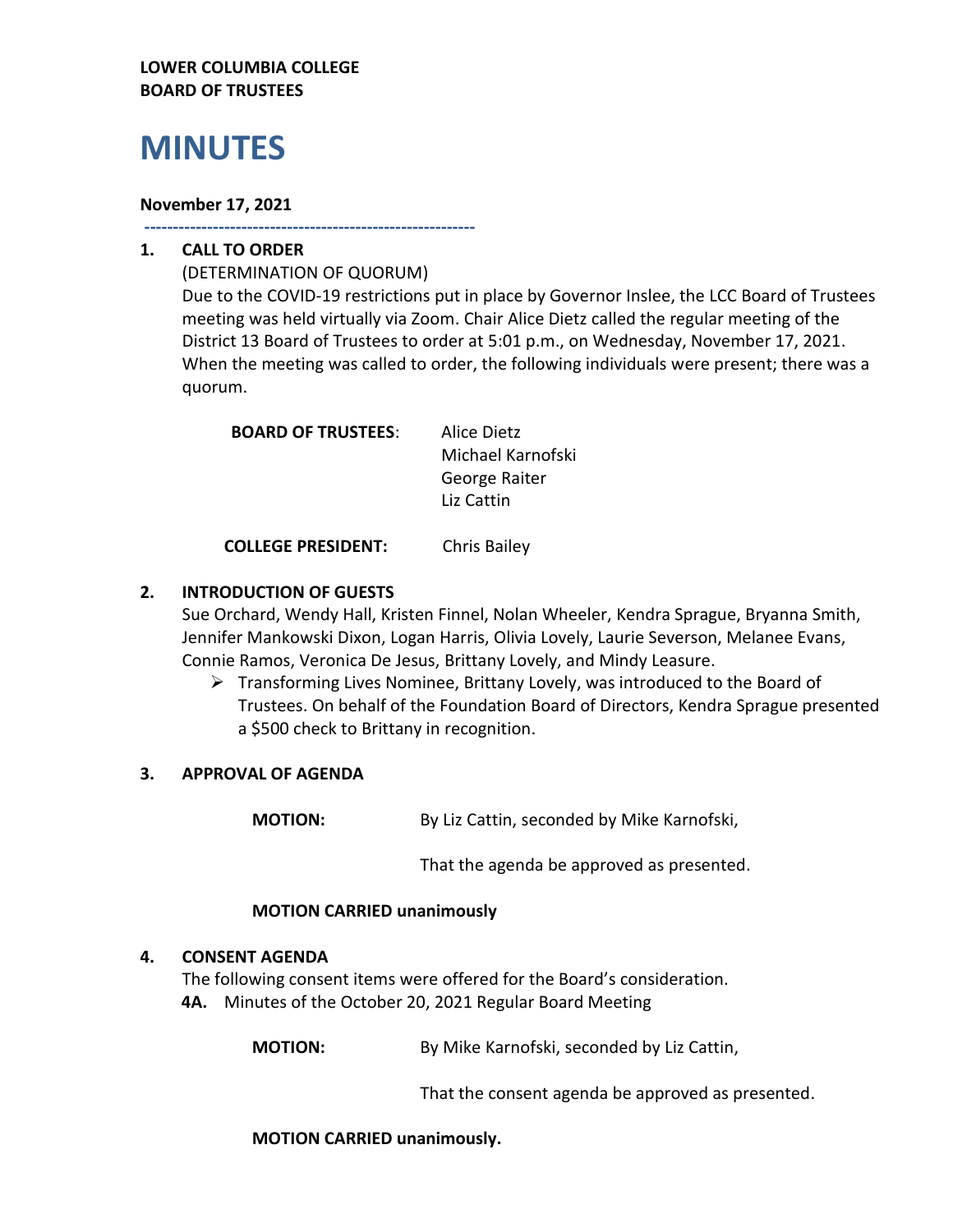## **5. COLLEGE INPUT**

**5A.President's Report –** President Chris Bailey shared that LCC recently had its threeyear mid-cycle review and received a lot of praise from the evaluators. LCC was described as an amazing organization with a "culture of assessment". Accreditors encouraged LCC to tell more of its story. Evaluators were also impressed by the high levels of engagement across the campus, including the engagement of board members.

Next, President Bailey asked each vice president to report on their respective areas.

Vice President of Instruction, Kristen Finnel

- $\checkmark$  Faculty are working on determining the spring schedule
- $\checkmark$  LCC received the approval to continue to offer "College in the High School" for the next two years
- $\checkmark$  LCC is working with Equity Northwest on DEI work

# Vice President of Administrative Services - Nolan Wheeler

- $\checkmark$  The Capital Project Request Report is due December 15
	- o LCC will be requesting a replacement for the Admissions, AAR and International buildings
	- o Peers around the state will score the projects and they will be ranked in order to proceed
- $\checkmark$  Pre-design work for the Vocational building is expected to be completed in February and then an architect will be hired for the design phase
- $\checkmark$  Experiencing some pretty significant supply chain issues for materials needed to finish the library remodel
- $\checkmark$  Still seeing positive COVID cases on campus, but intakes are slightly decreasing
- $\checkmark$  Continue to maintain safety protocols on campus

# Vice President of Student Services, Sue Orchard

- $\checkmark$  Student services staff are busy getting students ready for winter quarter
- $\checkmark$  LCC, along with Highline college, will be working with Equity Northwest on a yearlong DEI project focusing on several equity competencies
- $\checkmark$  The legislature has been really intentional in supporting community colleges in DEI work

Vice President of Foundation, HR, and Legal Affairs, Kendra Sprague

- $\checkmark$  The LCC Foundation raised over \$70,000 during the Horns and Halos Gala
- $\checkmark$  Gearing up for year-end appeal, a dual letter that is sent out right after Thanksgiving and before Christmas
- $\checkmark$  The foundation board approved and selected the estate of Donald Lansing as benefactor of the year out of 11 nominees
- $\checkmark$  The foundation board approved a \$50,000 donation from the foundation to LCC's Rose Center for the Arts for equipment upgrades
- $\checkmark$  The foundation will be receiving a \$50,000 gift from the Cowlitz Tribe for scholarships
- ✓ LCC won the Walktober challenge against WSU Vancouver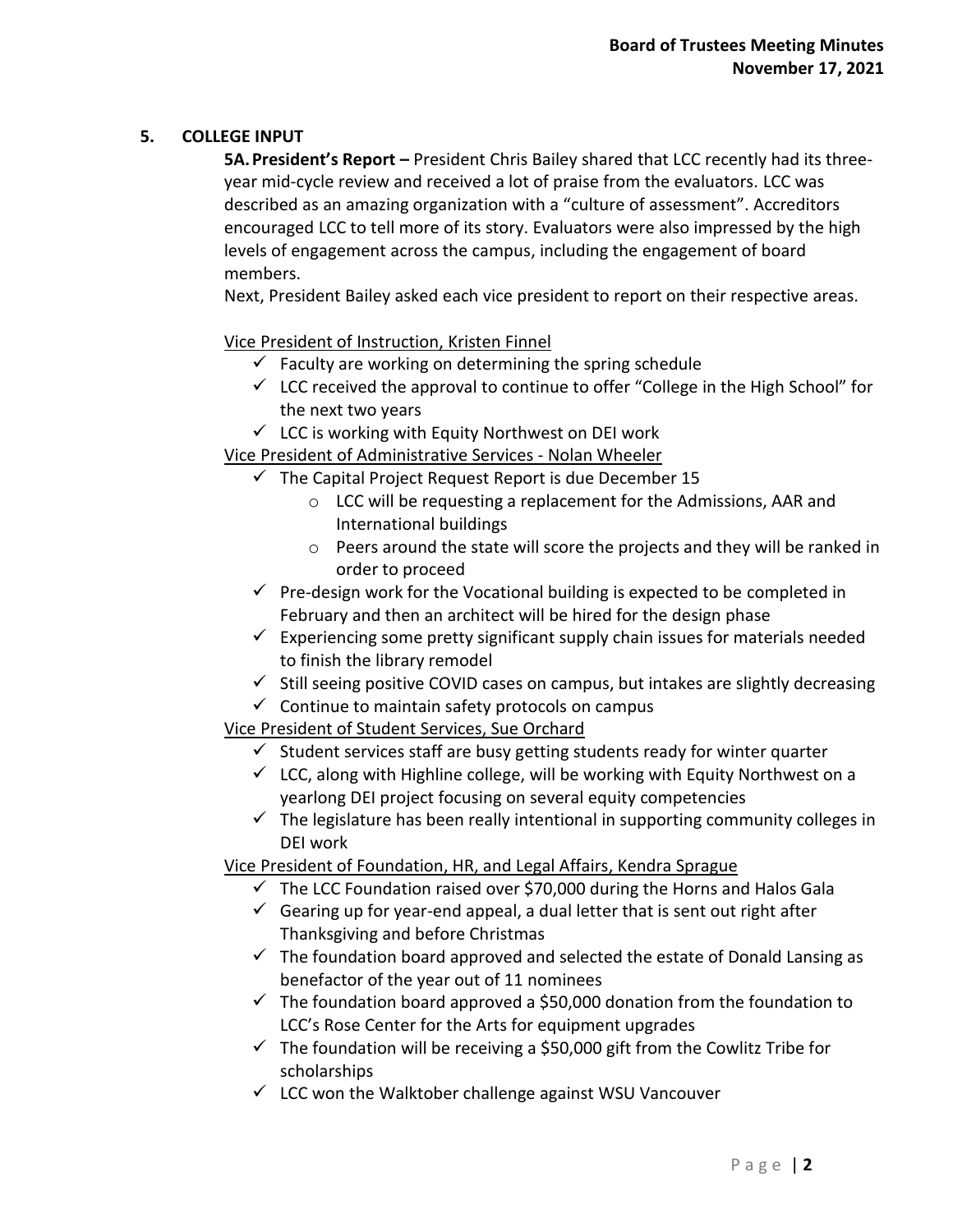$\checkmark$  The HR team has begun meetings with employees under approved accommodations for the vaccination requirement for re-review after the 60 day approval ends

Vice President of Effectiveness and College Relations, Wendy Hall

- $\checkmark$  Shared a presentation displaying current trends with LCC's male student population
	- o Male student enrollments are on the decline at LCC, and have been for a long time, but it has gotten significantly worse during the pandemic
	- o LCC dropped to 28% males in 2021
	- o There are many broader implications for society
- **5B. ASLCC Report** –ASLCC President Logan Harris reported that the Activities Board has hosted many successful events this year and plan to host many more. One of the events hosted was a club fair to help promote clubs on campus since the decline of participation as a result of the pandemic. The ASLCC has also started conversations regarding the fitness center fee being charged while the fitness center is closed for general student use.
- **5C. LCCFAHE Report** LCCFAHE Union President Brad Benjamin submitted a written report that was read by President Chris Bailey. The report read as follows. "Faculty continue to provide support to their students and each other as we push through the sixth or seventh (I can't really remember anymore) term of COVID learning. More faculty will be coming to campus in Winter term and we look forward to serving our students in whatever modality is best for them. Nursing students administered 160 flu shots. Community conversations continue on Thursday's led by Courtney Shah and can be viewed live or broadcasted. Betsy Richard's students performed Private Eyes, by Steven Dietz, a comedy of suspicion in which nothing is ever quite what it seems on November 12, 13 & 14 to an actual audience of 40 people at each show. There was no stream or recording of the show, sorry. Faculty continue to work together to bridge our differences and find best practices in an ever-changing landscape. We understand that the country is fractured upon many lines, but we still strive to work collaboratively for the betterment of the districts we serve. Faculty are wishing all Board members, staff, students, and faculty a happy and safe Thanksgiving. Stay safe and be well, Brad Benjamin, LCCFAHE President."
- **5D. WFSE Report** WFSE president Tracy Stanley submitted a written report that was read by President Chris Bailey. The report read as follows. "Good Evening LCC Trustees. Last month I communicated to you that staff continue to deal with the consequences of the pandemic; unfortunately, we still are and our work to resolve this goes on. Staffing issues in various areas continue to make providing services more difficult and are causing stress upon not only those providing the services, but also upon those we serve. I make this statement fully aware that the college administration continues to recruit and hire employees in a competitive recruitment market that makes finding qualified candidates to fill positions difficult. However, we still need to fill the vacant classified staff positions not only to provide the services for our students, faculty, staff and community, but also to provide relief for those staff that have, and continue to carry on the mission of the College. The classified staff Union is hopeful that while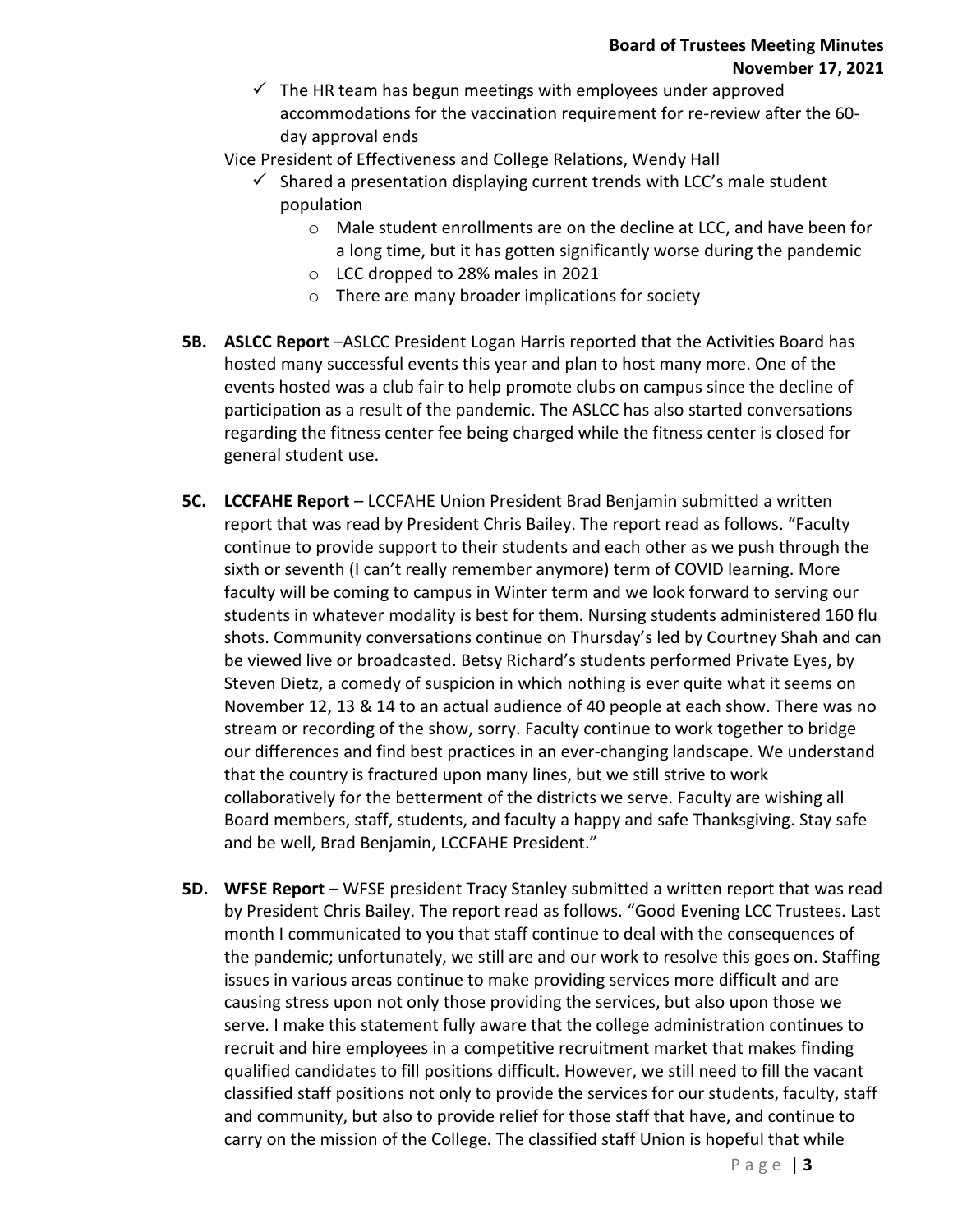## **Board of Trustees Meeting Minutes November 17, 2021**

working with the administration we can continue to identify areas of need. We believe together we can resolve the issues that exist in staffing levels, workloads, service expectations, and quite frankly, the exhaustion of staff that have continually provided services to our campus community throughout the entirety of this pandemic and the mandate. After meeting with the College administration during our Union Management Communication Committee (UMCC) on Tuesday, November 16, 2021, and exchanging information and ideas, the classified staff committee members are hopeful that the administration will be able to address our concerns and that together we can resolve them. Stay safe. Tracy Stanley, President, WFSE."

- **5E. Head Start/ECEAP Written Report** Head Start/EHS/ECEAP monthly program and budget reports were provided in written format. No board members had any questions.
- **5F. Other-** None
- **6. PUBLIC COMMENT**  None

## **7. INSTITUTIONAL MONITORING**

- **7A. Quarterly Budget Status Report** Vice President Nolan Wheeler presented the quarterly budget status reports to provide an update of the College's financial status for review and discussion.
- **7B.** Bi-Annual Head Start Report Mindy Leasure provided the bi-Annual update on the Head Start Program, including updates on observation-based assessment, school readiness outcomes and goals, facility goals in progress, COVID-19, enrollment, and recruitment. The program planning timeline for Head Start was also shared with the board. A document will soon be sent to the ELT and Board of Trustees regarding WSA Head Start ECEAP legislative advocacy goals.

#### **8. BOARD BUSINESS/INFORMATION ITEMS**

**8A. Review Proposed 2022 Board of Trustees Meeting Schedule** – The 2022 proposed meeting schedule was reviewed for potential conflicts. No conflicts were presented.

**MOTION:** By Mike Karnofski, seconded by Liz Cattin,

That the 2022 Board of Trustees Meeting Schedule be approved as presented.

#### **MOTION CARRIED unanimously.**

- **9. EXECUTIVE SESSION** None
- **10. ADJOURN EXECUTIVE SESSION** N/A
- **11. ACTION AS A RESULT OF EXECUTIVE SESSION** None